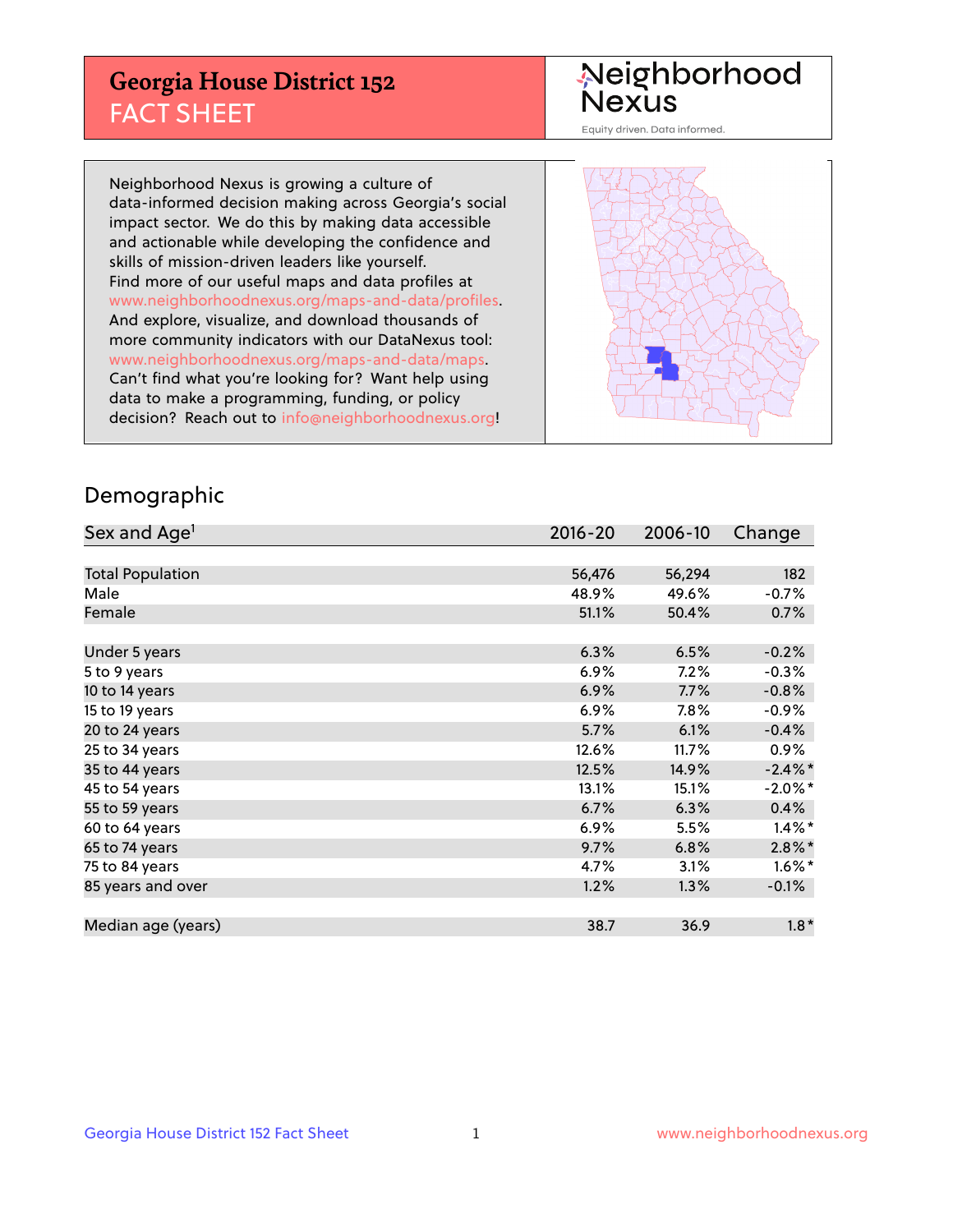## Demographic, continued...

| Race <sup>2</sup>                                            | $2016 - 20$ | 2006-10 | Change     |
|--------------------------------------------------------------|-------------|---------|------------|
| <b>Total population</b>                                      | 56,476      | 56,294  | 182        |
| One race                                                     | 97.4%       | 98.7%   | $-1.2%$ *  |
| White                                                        | 67.3%       | 71.8%   | $-4.5%$ *  |
| <b>Black or African American</b>                             | 27.4%       | 25.1%   | $2.3\%$ *  |
| American Indian and Alaska Native                            | 0.2%        | 0.2%    | 0.0%       |
| Asian                                                        | 1.5%        | 1.1%    | 0.4%       |
| Native Hawaiian and Other Pacific Islander                   | 0.1%        | 0.0%    | 0.1%       |
| Some other race                                              | 0.9%        | 0.5%    | 0.4%       |
| Two or more races                                            | 2.6%        | 1.3%    | $1.2\%$ *  |
|                                                              |             |         |            |
| Race alone or in combination with other race(s) <sup>3</sup> | $2016 - 20$ | 2006-10 | Change     |
| Total population                                             | 56,476      | 56,294  | 182        |
| White                                                        | 69.4%       | 72.9%   | $-3.5%$ *  |
| <b>Black or African American</b>                             | 28.1%       | 26.0%   | 2.1%       |
| American Indian and Alaska Native                            | 0.8%        | 0.5%    | 0.3%       |
| Asian                                                        | 2.0%        | 1.3%    | 0.7%       |
| Native Hawaiian and Other Pacific Islander                   | 0.3%        | 0.0%    | 0.3%       |
| Some other race                                              | 2.0%        | 0.6%    | $1.4\%$ *  |
|                                                              |             |         |            |
| Hispanic or Latino and Race <sup>4</sup>                     | $2016 - 20$ | 2006-10 | Change     |
| <b>Total population</b>                                      | 56,476      | 56,294  | 182        |
| Hispanic or Latino (of any race)                             | 3.1%        | 2.0%    | 1.0%       |
| Not Hispanic or Latino                                       | 96.9%       | 98.0%   | $-1.0\%$ * |
| White alone                                                  | 66.1%       | 70.3%   | $-4.1%$ *  |
| Black or African American alone                              | 27.3%       | 24.9%   | $2.4\%$ *  |
| American Indian and Alaska Native alone                      | 0.2%        | 0.2%    | 0.0%       |
| Asian alone                                                  | 1.5%        | 1.1%    | 0.4%       |
| Native Hawaiian and Other Pacific Islander alone             | 0.1%        | 0.0%    | 0.1%       |
| Some other race alone                                        | 0.2%        | 0.2%    | 0.0%       |
| Two or more races                                            | 1.5%        | 1.3%    | 0.2%       |
|                                                              |             |         |            |
| U.S. Citizenship Status <sup>5</sup>                         | $2016 - 20$ | 2006-10 | Change     |
| Foreign-born population                                      | 1,599       | 1,047   | 553*       |
| Naturalized U.S. citizen                                     | 70.5%       | 54.2%   | 16.3%      |
| Not a U.S. citizen                                           | 29.5%       | 45.8%   | $-16.3%$   |
|                                                              |             |         |            |
| Citizen, Voting Age Population <sup>6</sup>                  | $2016 - 20$ | 2006-10 | Change     |
|                                                              |             |         |            |
| Citizen, 18 and over population                              | 42,347      | 40,910  | 1,437      |
| Male                                                         | 48.2%       | 48.7%   | $-0.5%$    |
| Female                                                       | 51.8%       | 51.3%   | 0.5%       |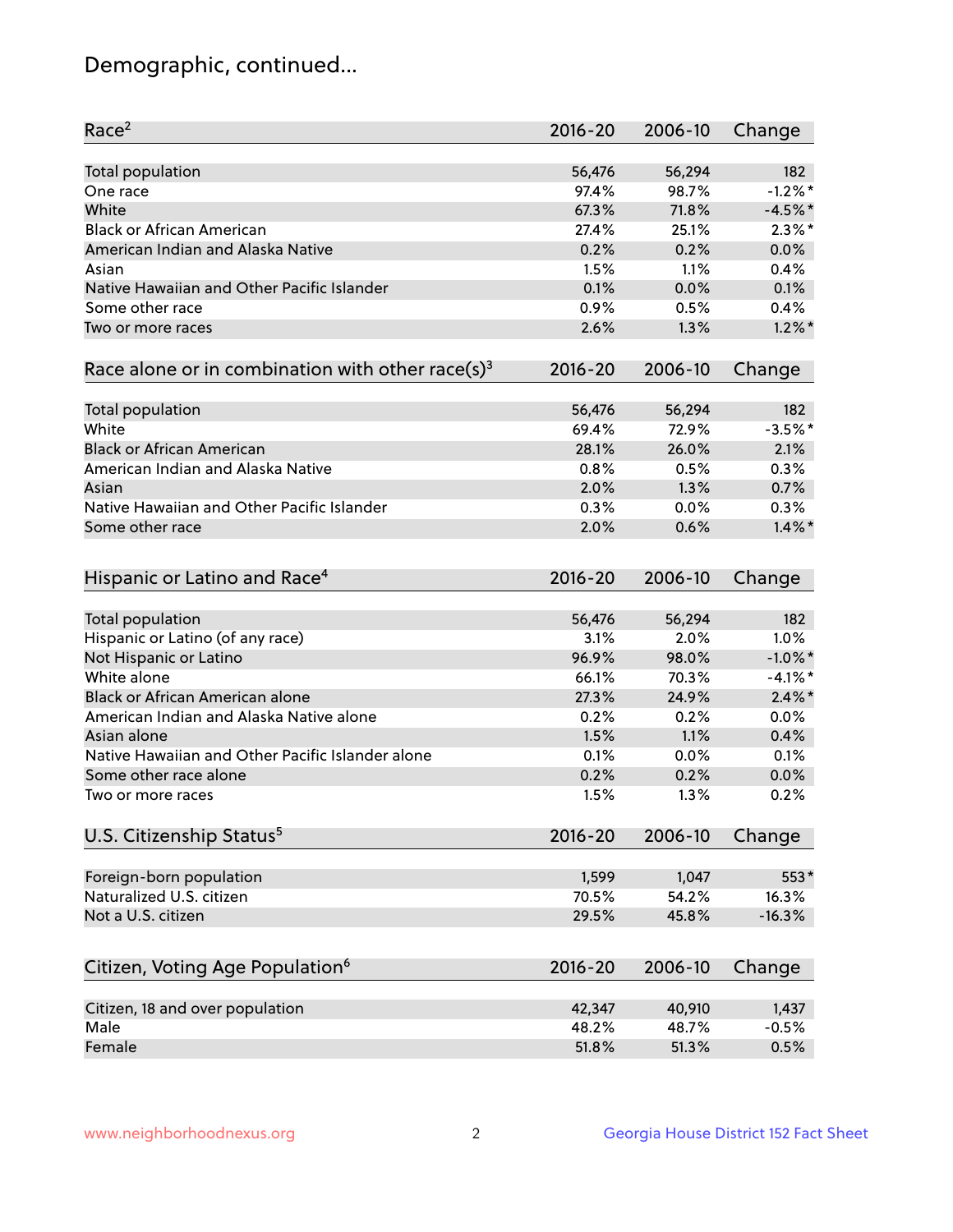#### Economic

| Income <sup>7</sup>                                 | 2016-20 | 2006-10 | Change     |
|-----------------------------------------------------|---------|---------|------------|
|                                                     |         |         |            |
| All households                                      | 20,836  | 20,118  | 718        |
| Less than \$10,000                                  | 6.3%    | 7.9%    | $-1.6%$    |
| \$10,000 to \$14,999                                | 3.8%    | 6.1%    | $-2.2%$    |
| \$15,000 to \$24,999                                | 8.9%    | 10.4%   | $-1.6%$    |
| \$25,000 to \$34,999                                | 8.5%    | 11.9%   | $-3.4\%$ * |
| \$35,000 to \$49,999                                | 13.3%   | 15.1%   | $-1.8%$    |
| \$50,000 to \$74,999                                | 20.0%   | 19.6%   | 0.4%       |
| \$75,000 to \$99,999                                | 15.2%   | 13.7%   | 1.5%       |
| \$100,000 to \$149,999                              | 16.5%   | 10.9%   | $5.6\%$ *  |
| \$150,000 to \$199,999                              | 4.8%    | 2.9%    | $2.0\%$ *  |
| \$200,000 or more                                   | 2.6%    | 1.5%    | 1.1%       |
| Median household income (dollars)                   | 59,740  | 48,762  | 10,978*    |
| Mean household income (dollars)                     | 74,184  | 59,486  | 14,698*    |
| With earnings                                       | 78.3%   | 79.5%   | $-1.2%$    |
| Mean earnings (dollars)                             | 73,007  | 58,742  | 14,265*    |
| <b>With Social Security</b>                         | 32.0%   | 28.4%   | $3.6\%$ *  |
| Mean Social Security income (dollars)               | 19,237  | 14,557  | 4,680*     |
| With retirement income                              | 21.3%   | 19.8%   | 1.6%       |
| Mean retirement income (dollars)                    | 30,657  | 23,589  | 7,068*     |
| With Supplemental Security Income                   | 5.2%    | 4.8%    | 0.4%       |
| Mean Supplemental Security Income (dollars)         | 8,734   | 6,733   | $2,001*$   |
| With cash public assistance income                  | 1.6%    | 1.2%    | 0.4%       |
| Mean cash public assistance income (dollars)        | 1,359   | 3,231   | $-1,872$   |
| With Food Stamp/SNAP benefits in the past 12 months | 13.0%   | 10.4%   | $2.6\%$ *  |
|                                                     |         |         |            |
| Families                                            | 15,776  | 14,935  | 841*       |
| Less than \$10,000                                  | 4.7%    | 3.6%    | 1.1%       |
| \$10,000 to \$14,999                                | 2.3%    | 4.5%    | $-2.3%$    |
| \$15,000 to \$24,999                                | 8.5%    | 8.8%    | $-0.3%$    |
| \$25,000 to \$34,999                                | 7.5%    | 10.8%   | $-3.4\%$ * |
| \$35,000 to \$49,999                                | 11.4%   | 14.1%   | $-2.7%$    |
| \$50,000 to \$74,999                                | 19.8%   | 21.6%   | $-1.9%$    |
| \$75,000 to \$99,999                                | 16.9%   | 17.4%   | $-0.5%$    |
| \$100,000 to \$149,999                              | 20.0%   | 13.5%   | $6.4\%$ *  |
| \$150,000 to \$199,999                              | 5.7%    | 3.8%    | 1.9%       |
| \$200,000 or more                                   | 3.4%    | 1.8%    | 1.6%       |
| Median family income (dollars)                      | 69,531  | 59,099  | 10,432*    |
| Mean family income (dollars)                        | 82,980  | 67,904  | 15,076*    |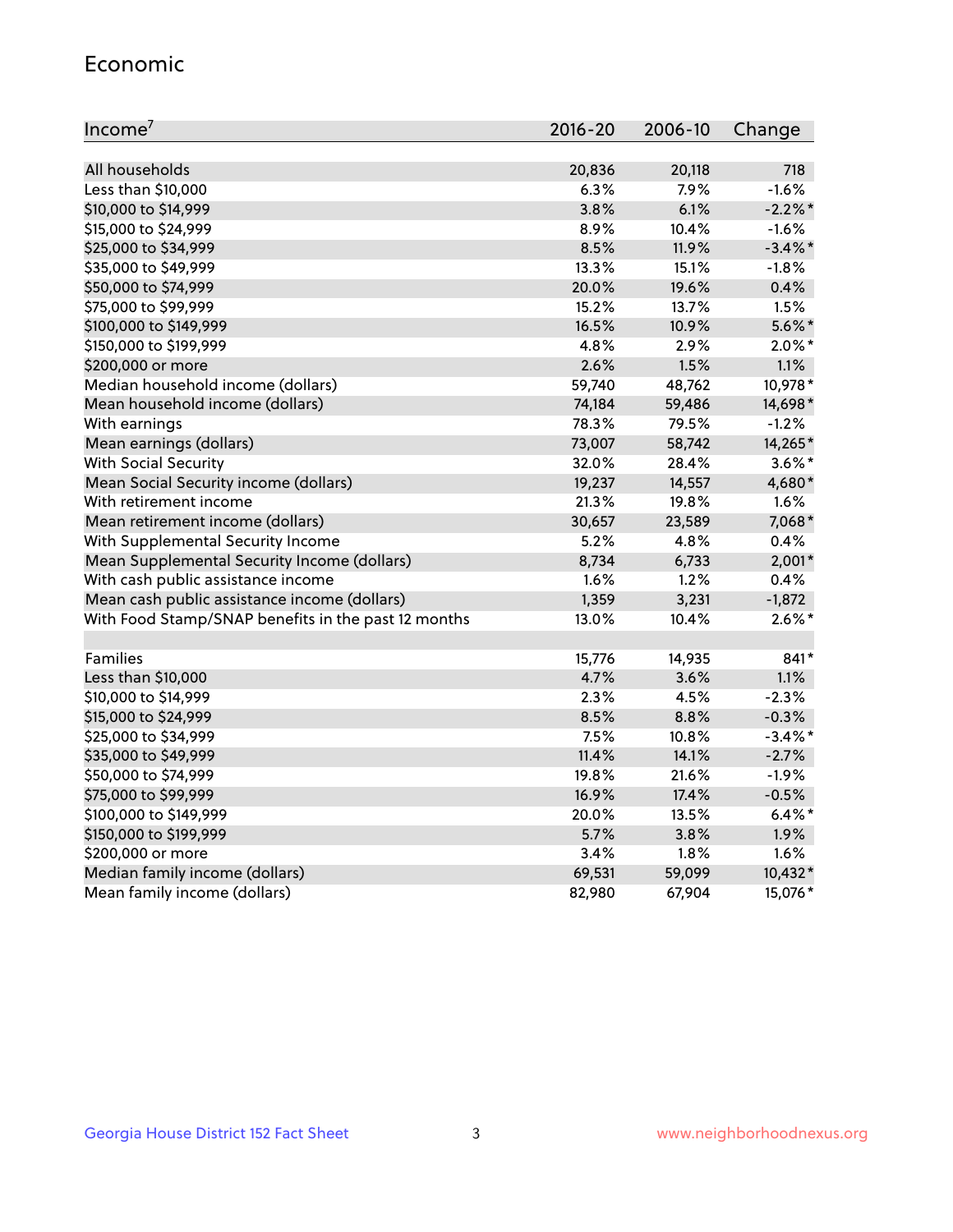## Economic, continued...

| Income, continued <sup>8</sup>                                        | $2016 - 20$   | 2006-10 | Change    |
|-----------------------------------------------------------------------|---------------|---------|-----------|
|                                                                       |               |         |           |
| Nonfamily households                                                  | 5,060         | 5,183   | $-123$    |
| Median nonfamily income (dollars)                                     | 38,210        | 25,830  | 12,380*   |
| Mean nonfamily income (dollars)                                       | 43,987        | 32,419  | 11,568*   |
| Median earnings for workers (dollars)                                 | 34,820        | 28,073  | $6,748*$  |
| Median earnings for male full-time, year-round workers                | 47,993        | 42,175  | 5,818*    |
| (dollars)                                                             |               |         |           |
| Median earnings for female full-time, year-round workers<br>(dollars) | 40,496        | 31,622  | 8,875*    |
| Per capita income (dollars)                                           | 28,053        | 21,604  | $6,449*$  |
|                                                                       |               |         |           |
| Families and People Below Poverty Level <sup>9</sup>                  | 2016-20       | 2006-10 | Change    |
|                                                                       |               |         |           |
| <b>All families</b>                                                   | 12.1%         | 10.6%   | 1.5%      |
| With related children under 18 years                                  | 20.3%         | 16.4%   | 4.0%      |
| With related children under 5 years only                              | 21.3%         | 25.6%   | $-4.3%$   |
| Married couple families                                               | 4.7%          | 4.0%    | 0.7%      |
| With related children under 18 years                                  | 7.9%          | 5.6%    | 2.3%      |
| With related children under 5 years only                              | 18.7%         | 13.2%   | 5.5%      |
| Families with female householder, no husband present                  | 35.1%         | 32.8%   | 2.3%      |
| With related children under 18 years                                  | 46.1%         | 40.1%   | 6.0%      |
| With related children under 5 years only                              | 29.2%         | 59.5%   | $-30.3%$  |
| All people                                                            | 15.3%         | 13.5%   | 1.8%      |
| Under 18 years                                                        | 25.1%         | 17.5%   | 7.6%      |
| Related children under 18 years                                       | 24.8%         | 17.2%   | $7.6\%$ * |
| Related children under 5 years                                        | 28.1%         | 24.3%   | 3.8%      |
| Related children 5 to 17 years                                        | 23.6%         | 14.9%   | 8.7%      |
| 18 years and over                                                     | 12.2%         | 12.0%   | 0.2%      |
| 18 to 64 years                                                        |               |         | 1.1%      |
|                                                                       | 13.0%<br>9.2% | 12.0%   |           |
| 65 years and over                                                     |               | 12.3%   | $-3.1%$   |
| People in families                                                    | 13.7%         | 11.5%   | 2.2%      |
| Unrelated individuals 15 years and over                               | 26.8%         | 28.2%   | $-1.3%$   |
|                                                                       |               |         |           |
| Non-Hispanic white people                                             | 11.4%         | 8.7%    | $2.7\%$ * |
| Black or African-American people                                      | 24.1%         | 26.8%   | $-2.6%$   |
| Asian people                                                          | 32.5%         | 0.0%    | 32.5%     |
| Hispanic or Latino people                                             | 17.1%         | 37.3%   | $-20.2%$  |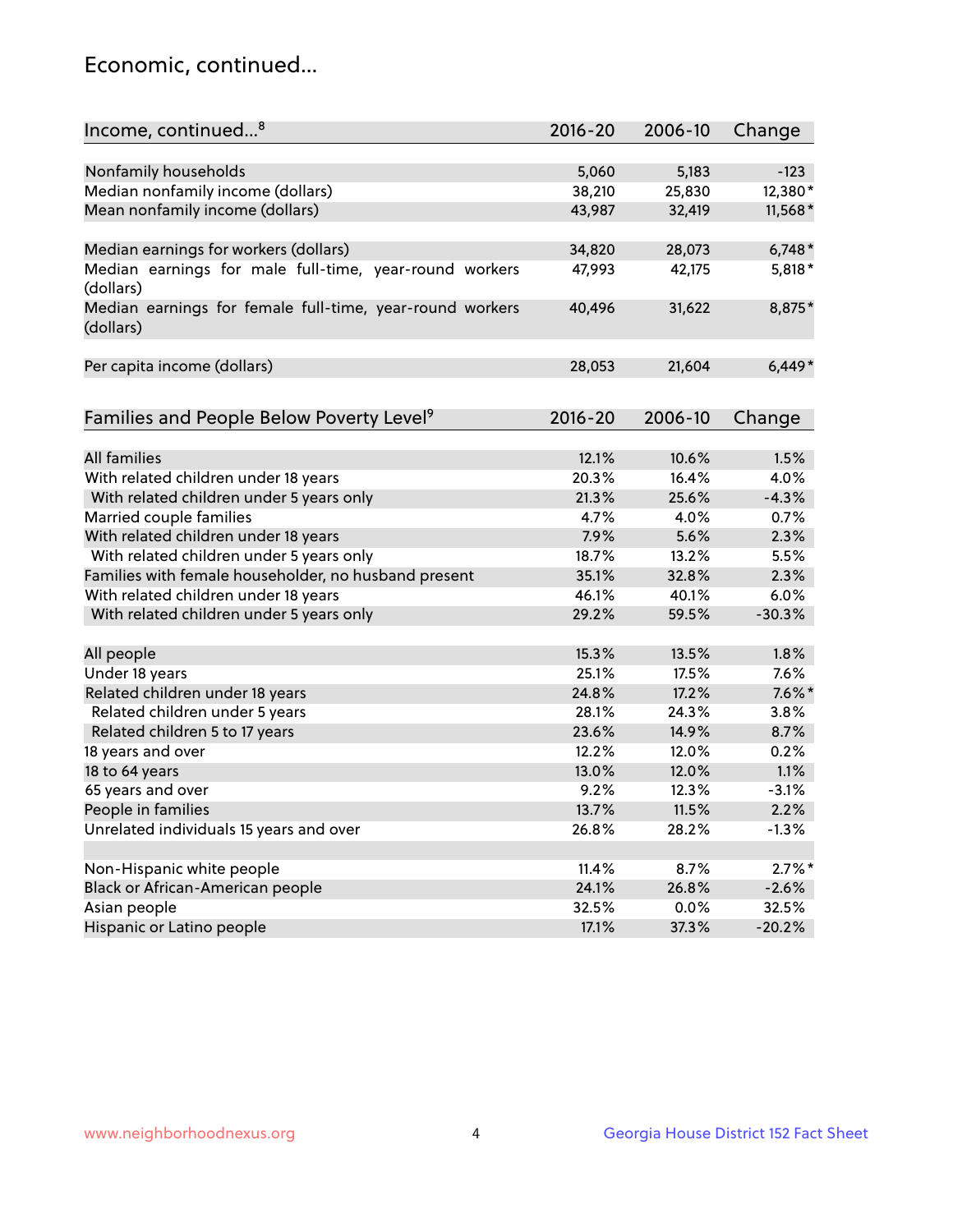## Employment

| Employment Status <sup>10</sup>                                             | 2016-20         | 2006-10 | Change    |
|-----------------------------------------------------------------------------|-----------------|---------|-----------|
|                                                                             |                 |         |           |
| Population 16 years and over                                                | 44,376          | 43,117  | 1,260     |
| In labor force                                                              | 61.0%           | 64.0%   | $-3.0%$   |
| Civilian labor force                                                        | 60.4%           | 63.2%   | $-2.9%$   |
| Employed                                                                    | 56.8%           | 57.0%   | $-0.2%$   |
| Unemployed                                                                  | 3.6%            | 6.3%    | $-2.7%$   |
| <b>Armed Forces</b>                                                         | 0.6%            | 0.7%    | $-0.1%$   |
| Not in labor force                                                          | 39.0%           | 36.0%   | 3.0%      |
|                                                                             |                 |         |           |
| Civilian labor force                                                        | 26,783          | 27,267  | $-485$    |
| <b>Unemployment Rate</b>                                                    | 5.9%            | 9.9%    | $-4.0%$   |
|                                                                             |                 |         |           |
| Females 16 years and over<br>In labor force                                 | 22,910<br>56.9% | 21,996  | 913       |
|                                                                             |                 | 59.3%   | $-2.4%$   |
| Civilian labor force                                                        | 56.8%           | 59.1%   | $-2.3%$   |
| Employed                                                                    | 53.7%           | 54.1%   | $-0.4%$   |
| Own children of the householder under 6 years                               | 3,949           | 4,172   | $-222$    |
| All parents in family in labor force                                        | 71.4%           | 75.5%   | $-4.1%$   |
|                                                                             |                 |         |           |
| Own children of the householder 6 to 17 years                               | 8,126           | 9,897   | $-1,772*$ |
| All parents in family in labor force                                        | 74.4%           | 72.7%   | 1.8%      |
|                                                                             |                 |         |           |
| Industry <sup>11</sup>                                                      | $2016 - 20$     | 2006-10 | Change    |
|                                                                             |                 |         |           |
| Civilian employed population 16 years and over                              | 25,206          | 24,559  | 646       |
| Agriculture, forestry, fishing and hunting, and mining                      | 4.3%            | 2.8%    | 1.6%      |
| Construction                                                                | 6.9%            | 8.3%    | $-1.4%$   |
| Manufacturing                                                               | 9.9%            | 11.5%   | $-1.6%$   |
| Wholesale trade                                                             | 3.1%            | 3.5%    | $-0.4%$   |
| Retail trade                                                                | 12.2%           | 11.8%   | 0.4%      |
| Transportation and warehousing, and utilities                               | 5.2%            | 7.1%    | $-1.9%$   |
| Information                                                                 | 1.0%            | 1.8%    | $-0.8%$   |
| Finance and insurance, and real estate and rental and leasing               | 4.5%            | 4.4%    | 0.1%      |
| Professional, scientific, and management, and administrative                | 7.8%            | 6.5%    | 1.2%      |
| and waste management services                                               |                 |         |           |
| Educational services, and health care and social assistance                 | 24.7%           | 24.6%   | 0.1%      |
| Arts, entertainment, and recreation, and accommodation and<br>food services | 5.2%            | 6.6%    | $-1.4%$   |
| Other services, except public administration                                | 6.6%            | 4.1%    | $2.5%$ *  |
| Public administration                                                       | 8.6%            | 7.0%    | $1.6\%$   |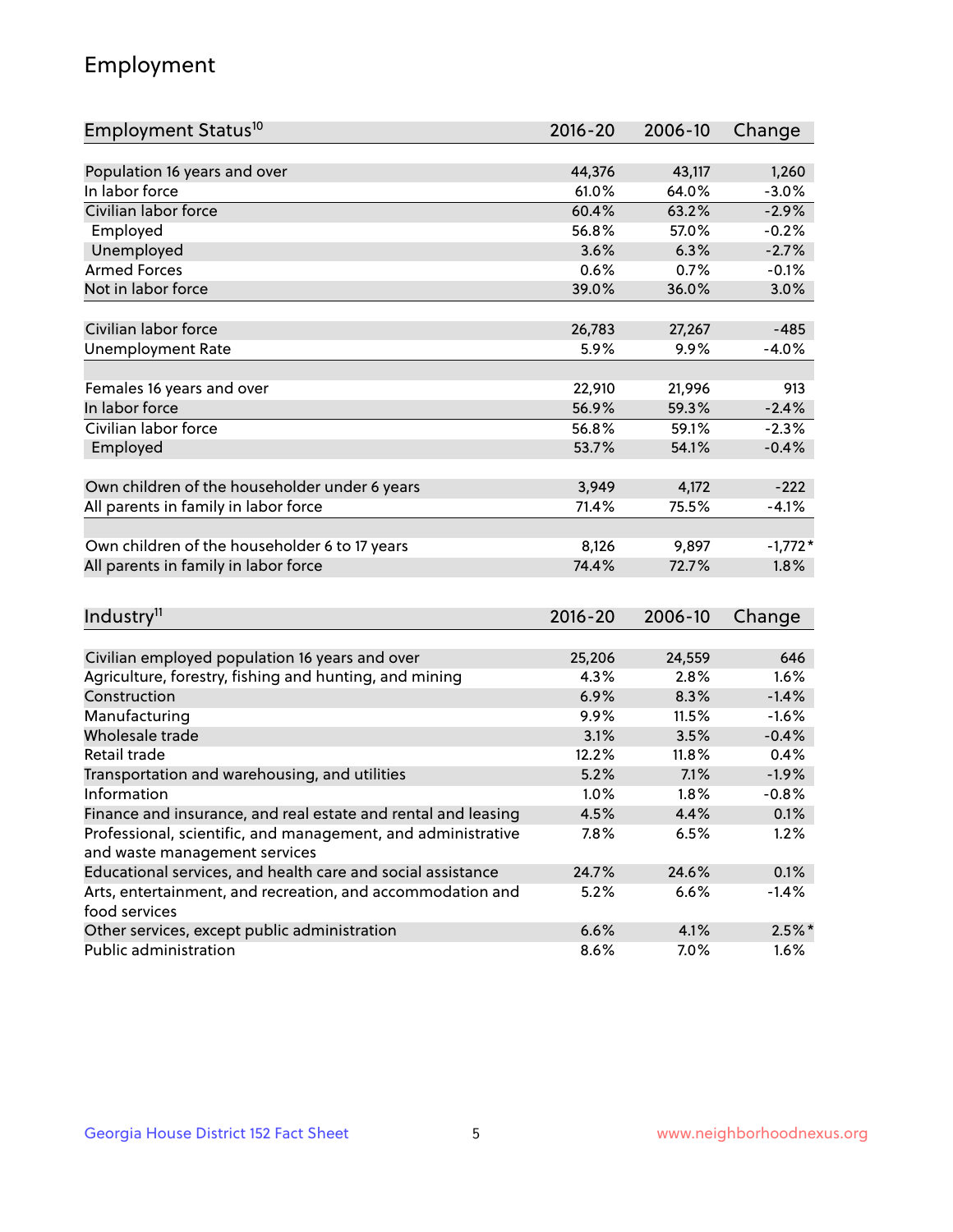## Employment, continued...

| Occupation <sup>12</sup>                                                    | $2016 - 20$ | 2006-10 | Change    |
|-----------------------------------------------------------------------------|-------------|---------|-----------|
| Civilian employed population 16 years and over                              | 25,206      | 24,559  | 646       |
| Management, business, science, and arts occupations                         | 34.3%       | 32.3%   | $2.0\%$ * |
| Service occupations                                                         | 14.7%       | 13.0%   | 1.7%      |
| Sales and office occupations                                                | 21.5%       | 26.3%   | $-4.7%$   |
|                                                                             |             |         | 0.0%      |
| Natural<br>and<br>resources,<br>construction,<br>maintenance<br>occupations | 13.3%       | 13.3%   |           |
| Production, transportation, and material moving occupations                 | 16.2%       | 15.1%   | 1.0%      |
| Class of Worker <sup>13</sup>                                               | $2016 - 20$ | 2006-10 | Change    |
|                                                                             |             |         |           |
| Civilian employed population 16 years and over                              | 25,206      | 24,559  | 646       |
| Private wage and salary workers                                             | 72.0%       | 73.8%   | $-1.8%$   |
| Government workers                                                          | 21.3%       | 20.6%   | 0.8%      |
| Self-employed in own not incorporated business workers                      | 6.5%        | 5.3%    | 1.2%      |
| <b>Unpaid family workers</b>                                                | 0.2%        | 0.4%    | $-0.2%$   |
| Job Flows <sup>14</sup>                                                     | 2019        | 2010    | Change    |
|                                                                             |             |         |           |
| Total Jobs in district                                                      | 12,978      | 11,746  | 1,232     |
| Held by residents of district                                               | 38.4%       | 41.7%   | $-3.2%$   |
| Held by non-residents of district                                           | 61.6%       | 58.3%   | 3.2%      |
|                                                                             |             |         |           |
| Jobs by Industry Sector <sup>15</sup>                                       | 2019        | 2010    | Change    |
| Total Jobs in district                                                      | 12,978      | 11,746  | 1,232     |
| Goods Producing sectors                                                     | 25.0%       | 28.3%   | $-3.2%$   |
| Trade, Transportation, and Utilities sectors                                | 22.1%       | 23.0%   | $-0.9%$   |
| All Other Services sectors                                                  | 52.9%       | 48.7%   | 4.2%      |
|                                                                             |             |         |           |
| Total Jobs in district held by district residents                           | 4,988       | 4,894   | 94        |
| <b>Goods Producing sectors</b>                                              | 27.2%       | 27.4%   | $-0.3%$   |
| Trade, Transportation, and Utilities sectors                                | 17.7%       | 18.0%   | $-0.4%$   |
| All Other Services sectors                                                  | 55.2%       | 54.5%   | 0.6%      |
|                                                                             |             |         |           |
| Jobs by Earnings <sup>16</sup>                                              | 2019        | 2010    | Change    |
|                                                                             |             |         |           |
| Total Jobs in district                                                      | 12,978      | 11,746  | 1,232     |
| Jobs with earnings \$1250/month or less                                     | 22.2%       | 29.2%   | $-7.0%$   |
| Jobs with earnings \$1251/month to \$3333/month                             | 38.0%       | 40.7%   | $-2.7%$   |
| Jobs with earnings greater than \$3333/month                                | 39.8%       | 30.1%   | 9.7%      |
| Total Jobs in district held by district residents                           | 4,988       | 4,894   | 94        |
| Jobs with earnings \$1250/month or less                                     | 22.8%       | 29.1%   | $-6.3%$   |
| Jobs with earnings \$1251/month to \$3333/month                             | 36.8%       | 40.6%   |           |
|                                                                             |             |         | $-3.7%$   |
| Jobs with earnings greater than \$3333/month                                | 40.4%       | 30.4%   | 10.0%     |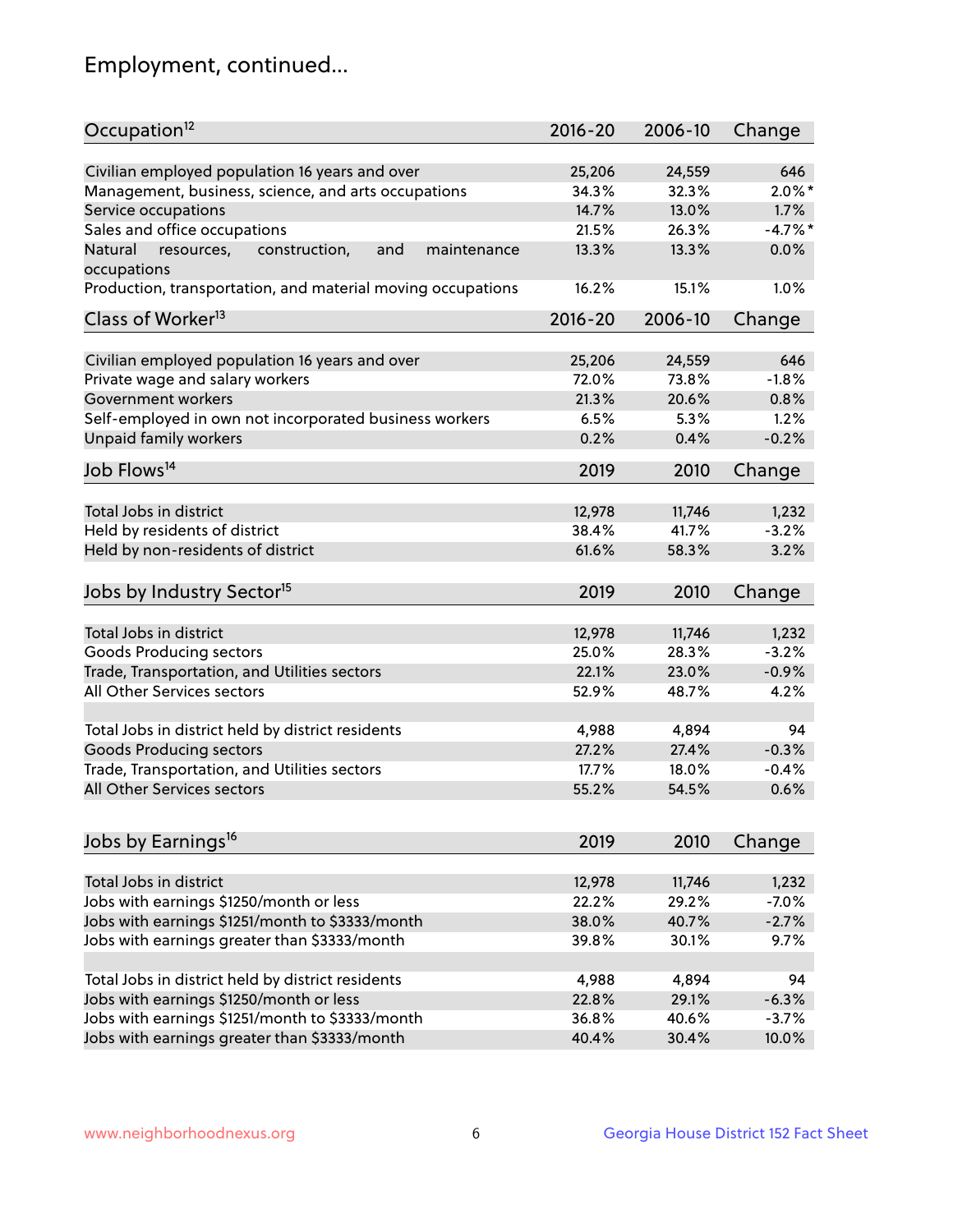## Employment, continued...

| 2019   | 2010   | Change  |
|--------|--------|---------|
|        |        |         |
| 12,978 | 11,746 | 1,232   |
| 18.9%  | 20.0%  | $-1.1%$ |
| 56.1%  | 61.6%  | $-5.5%$ |
| 25.0%  | 18.4%  | 6.6%    |
|        |        |         |
| 4.988  | 4.894  | 94      |
| 18.4%  | 18.0%  | 0.4%    |
| 55.3%  | 62.1%  | $-6.9%$ |
| 26.3%  | 19.8%  | 6.5%    |
|        |        |         |

#### Education

| School Enrollment <sup>18</sup>                | $2016 - 20$ | 2006-10 | Change     |
|------------------------------------------------|-------------|---------|------------|
|                                                |             |         |            |
| Population 3 years and over enrolled in school | 14,634      | 16,138  | $-1,504*$  |
| Nursery school, preschool                      | $6.9\%$     | 7.1%    | $-0.1%$    |
| Kindergarten                                   | 5.6%        | 4.4%    | 1.2%       |
| Elementary school (grades 1-8)                 | 41.9%       | 43.8%   | $-1.8%$    |
| High school (grades 9-12)                      | 22.1%       | 22.1%   | $0.0\%$    |
| College or graduate school                     | 23.4%       | 22.7%   | 0.7%       |
| Educational Attainment <sup>19</sup>           | $2016 - 20$ | 2006-10 | Change     |
|                                                |             |         |            |
| Population 25 years and over                   | 38,058      | 36,419  | $1,638*$   |
| Less than 9th grade                            | 3.1%        | 5.8%    | $-2.7%$    |
| 9th to 12th grade, no diploma                  | 7.9%        | 14.5%   | $-6.6\%$ * |
| High school graduate (includes equivalency)    | 34.8%       | 34.5%   | $0.3\%$    |
| Some college, no degree                        | 22.0%       | 23.5%   | $-1.5%$    |
| Associate's degree                             | 12.2%       | 6.4%    | $5.8\%$ *  |
| Bachelor's degree                              | 11.5%       | 8.6%    | $2.9\%$ *  |
| Graduate or professional degree                | 8.5%        | $6.7\%$ | $1.8\%$    |
|                                                |             |         |            |
| Percent high school graduate or higher         | 89.0%       | 79.7%   | $9.3\%$ *  |
| Percent bachelor's degree or higher            | 20.0%       | 15.3%   | $4.7\%$ *  |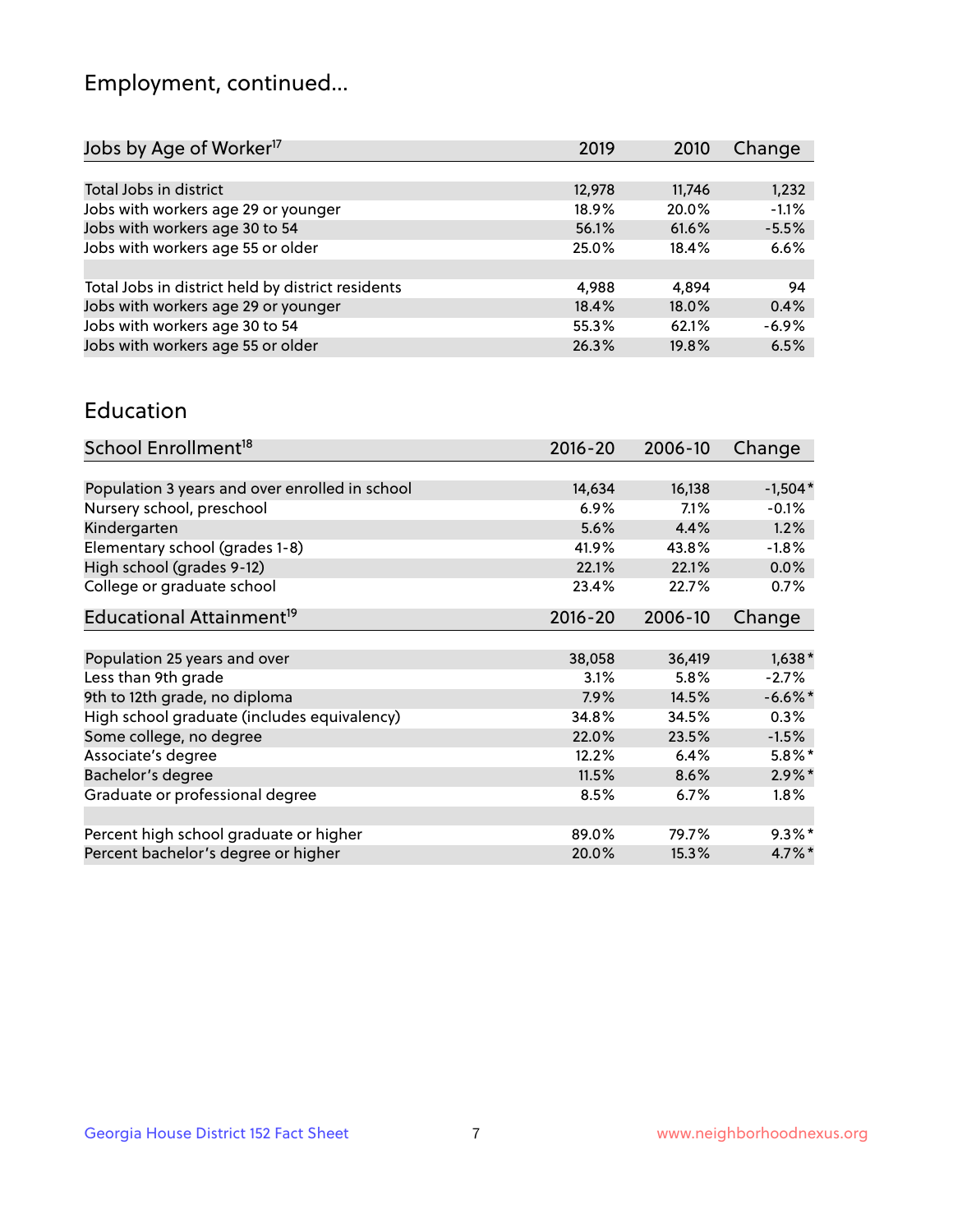## Housing

| Households by Type <sup>20</sup>                     | 2016-20         | 2006-10         | Change     |
|------------------------------------------------------|-----------------|-----------------|------------|
|                                                      |                 |                 |            |
| <b>Total households</b>                              | 20,836          | 20,118          | 718        |
| Family households (families)                         | 75.7%           | 74.2%           | 1.5%       |
| With own children under 18 years                     | 31.2%           | 34.8%           | $-3.6%$    |
| Married-couple family                                | 55.9%           | 57.3%           | $-1.4%$    |
| With own children of the householder under 18 years  | 20.7%           | 24.7%           | $-3.9\%$ * |
| Male householder, no wife present, family            | 4.3%            | 3.7%            | 0.5%       |
| With own children of the householder under 18 years  | 1.5%            | 1.9%            | $-0.4%$    |
| Female householder, no husband present, family       | 15.6%           | 13.2%           | $2.4\%$ *  |
| With own children of the householder under 18 years  | 9.0%            | 8.2%            | 0.7%       |
| Nonfamily households                                 | 24.3%           | 25.8%           | $-1.5%$    |
| Householder living alone                             | 20.5%           | 23.1%           | $-2.6%$    |
| 65 years and over                                    | 9.1%            | 8.2%            | 0.8%       |
|                                                      |                 |                 |            |
| Households with one or more people under 18 years    | 35.2%           | 39.4%           | $-4.3\%$ * |
| Households with one or more people 65 years and over | 30.1%           | 22.2%           | $7.9\%$ *  |
|                                                      |                 |                 |            |
| Average household size                               | 2.64            | 2.73            | $-0.09$    |
| Average family size                                  | 3.03            | 3.22            | $-0.19$    |
|                                                      |                 |                 |            |
| Housing Occupancy <sup>21</sup>                      | $2016 - 20$     | 2006-10         | Change     |
|                                                      |                 |                 | 844*       |
| Total housing units                                  | 23,361<br>89.2% | 22,517<br>89.3% | $-0.2%$    |
| Occupied housing units                               |                 |                 |            |
| Vacant housing units                                 | 10.8%           | 10.7%           | 0.2%       |
| Homeowner vacancy rate                               | 1.0             | 3.0             | $-2.0$     |
| Rental vacancy rate                                  | 4.6             | 7.1             | $-2.5$     |
|                                                      |                 |                 |            |
| Units in Structure <sup>22</sup>                     | 2016-20         | 2006-10         | Change     |
|                                                      |                 |                 |            |
| Total housing units                                  | 23,361          | 22,517          | 844*       |
| 1-unit, detached                                     | 70.5%           | 67.2%           | $3.3\%$ *  |
| 1-unit, attached                                     | 0.9%            | 1.1%            | $-0.1%$    |
| 2 units                                              | 3.1%            | 3.0%            | 0.1%       |
| 3 or 4 units                                         | 1.6%            | 2.4%            | $-0.8%$    |
| 5 to 9 units                                         | 1.9%            | 1.4%            | 0.4%       |
| 10 to 19 units                                       | 1.0%            | 0.9%            | 0.1%       |
| 20 or more units                                     | 0.2%            | 0.4%            | $-0.1%$    |
| Mobile home                                          | 20.8%           | 23.7%           | $-2.9\%$ * |
| Boat, RV, van, etc.                                  | 0.0%            | 0.0%            | $-0.0\%$   |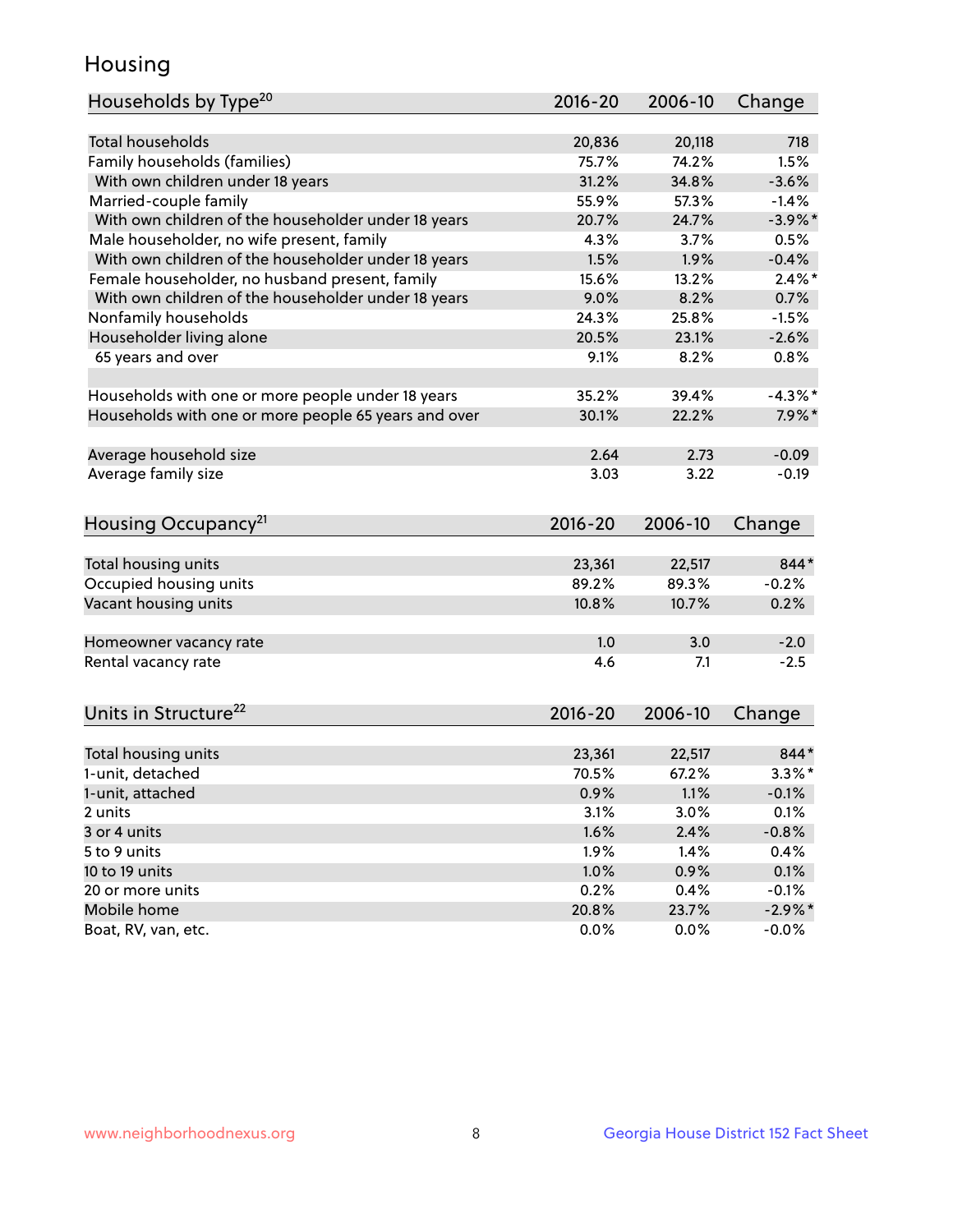## Housing, Continued...

| Year Structure Built <sup>23</sup>                    | 2016-20         | 2006-10         | Change            |
|-------------------------------------------------------|-----------------|-----------------|-------------------|
| Total housing units                                   | 23,361          | 22,517          | 844*              |
| Built 2014 or later                                   | 3.8%            | (X)             | (X)               |
| Built 2010 to 2013                                    | 2.4%            | (X)             | (X)               |
| Built 2000 to 2009                                    | 18.5%           | 14.2%           | 4.4%*             |
| Built 1990 to 1999                                    | 26.8%           | 28.7%           | $-1.9%$           |
| Built 1980 to 1989                                    | 16.2%           | 17.1%           | $-1.0%$           |
| Built 1970 to 1979                                    | 13.8%           | 18.3%           | $-4.5%$ *         |
| Built 1960 to 1969                                    | 8.5%            | 9.9%            | $-1.4%$           |
| Built 1950 to 1959                                    | 3.7%            | 6.0%            | $-2.4\%$ *        |
| Built 1940 to 1949                                    | 2.5%            | 1.9%            | 0.7%              |
| Built 1939 or earlier                                 | 3.8%            | 4.0%            | $-0.1%$           |
| Housing Tenure <sup>24</sup>                          | $2016 - 20$     | 2006-10         | Change            |
|                                                       |                 |                 |                   |
| Occupied housing units                                | 20,836          | 20,118          | 718               |
| Owner-occupied                                        | 73.0%           | 74.9%           | $-1.8%$           |
| Renter-occupied                                       | 27.0%           | 25.1%           | 1.8%              |
| Average household size of owner-occupied unit         | 2.60            | 2.80            | $-0.19*$          |
| Average household size of renter-occupied unit        | 2.74            | 2.52            | $0.22*$           |
| Residence 1 Year Ago <sup>25</sup>                    | $2016 - 20$     | 2006-10         | Change            |
| Population 1 year and over                            | 55,806          | 55,820          | $-14$             |
| Same house                                            | 88.6%           | 87.4%           | 1.2%              |
| Different house in the U.S.                           | 10.9%           | 12.4%           | $-1.6%$           |
| Same county                                           | 5.0%            | 4.9%            | 0.1%              |
| Different county                                      | 5.9%            | 7.5%            | $-1.7%$           |
| Same state                                            | 4.4%            | 5.0%            | $-0.6%$           |
| Different state                                       | 1.5%            | 2.6%            | $-1.1%$           |
| Abroad                                                | 0.5%            | 0.2%            | 0.3%              |
| Value of Housing Unit <sup>26</sup>                   | $2016 - 20$     | 2006-10         | Change            |
| Owner-occupied units                                  | 15,217          | 15,059          | 158               |
| Less than \$50,000                                    | 12.7%           | 18.8%           | $-6.0%$           |
| \$50,000 to \$99,999                                  | 21.8%           | 23.5%           | $-1.7%$           |
| \$100,000 to \$149,999                                | 22.9%           | 22.7%           | 0.2%              |
| \$150,000 to \$199,999                                | 19.3%           | 16.3%           | 3.1%              |
| \$200,000 to \$299,999                                | 15.5%           | 13.3%           | 2.2%              |
| \$300,000 to \$499,999                                | 6.5%            | 4.5%            | 2.0%              |
| \$500,000 to \$999,999                                | 1.0%            | 0.9%            | 0.1%              |
| \$1,000,000 or more                                   | 0.3%            | 0.1%            | 0.2%              |
| Median (dollars)                                      | 133,442         | 117,840         | 15,602*           |
| Mortgage Status <sup>27</sup>                         | $2016 - 20$     | 2006-10         | Change            |
|                                                       |                 |                 |                   |
| Owner-occupied units<br>Housing units with a mortgage | 15,217<br>59.4% | 15,059<br>68.7% | 158<br>$-9.3\%$ * |
|                                                       |                 |                 |                   |
| Housing units without a mortgage                      | 40.6%           | 31.3%           | $9.3\%$ *         |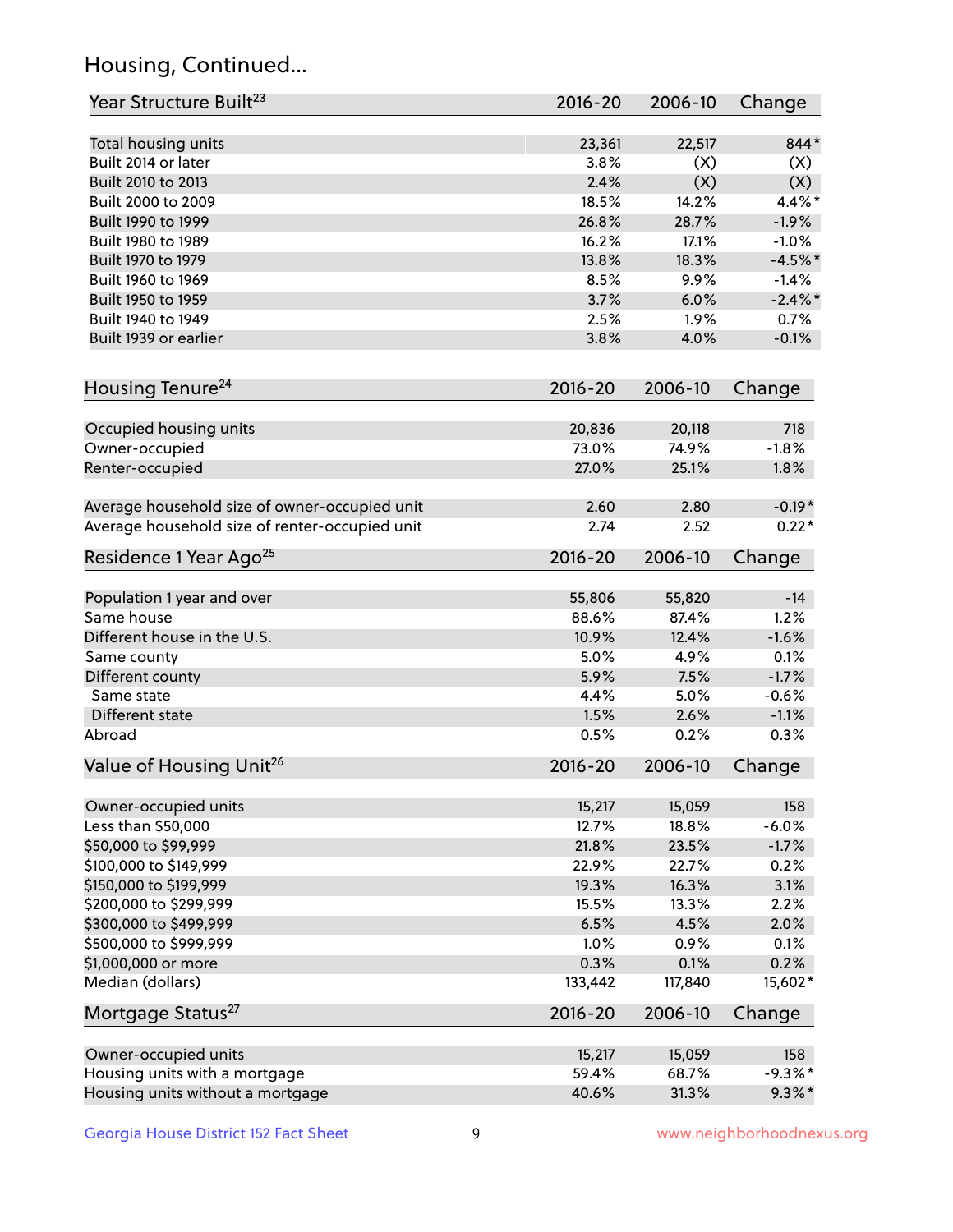## Housing, Continued...

| Selected Monthly Owner Costs <sup>28</sup>                                            | 2016-20     | 2006-10 | Change      |
|---------------------------------------------------------------------------------------|-------------|---------|-------------|
| Housing units with a mortgage                                                         | 9,038       | 10,349  | $-1,310*$   |
| Less than \$300                                                                       | 0.1%        | 0.4%    | $-0.3%$     |
| \$300 to \$499                                                                        | 0.4%        | 2.0%    | $-1.6%$     |
| \$500 to \$999                                                                        | 29.9%       | 37.8%   | $-8.0\%$ *  |
| \$1,000 to \$1,499                                                                    | 40.6%       | 33.6%   | $7.0\%$ *   |
| \$1,500 to \$1,999                                                                    | 19.1%       | 18.2%   | $0.9\%$     |
| \$2,000 to \$2,999                                                                    | 8.8%        | 7.0%    | 1.8%        |
| \$3,000 or more                                                                       | 1.1%        | 1.0%    | 0.1%        |
| Median (dollars)                                                                      | 1,208       | 1,129   | $79*$       |
| Housing units without a mortgage                                                      | 6,179       | 4,710   | $1,469*$    |
| Less than \$150                                                                       | 3.7%        | 4.5%    | $-0.8%$     |
| \$150 to \$249                                                                        | 6.4%        | 19.3%   | $-12.9\%$ * |
| \$250 to \$349                                                                        | 22.2%       | 29.4%   | $-7.2%$     |
| \$350 to \$499                                                                        | 32.3%       | 28.6%   | 3.7%        |
| \$500 to \$699                                                                        | 27.0%       | 13.4%   | 13.6%*      |
| \$700 or more                                                                         | 8.5%        | 4.9%    | 3.6%        |
| Median (dollars)                                                                      | 430         | 339     | $91*$       |
| Selected Monthly Owner Costs as a Percentage of<br>Household Income <sup>29</sup>     | $2016 - 20$ | 2006-10 | Change      |
| Housing units with a mortgage (excluding units where<br>SMOCAPI cannot be computed)   | 9,000       | 10,327  | $-1,326*$   |
| Less than 20.0 percent                                                                | 50.0%       | 47.3%   | 2.7%        |
| 20.0 to 24.9 percent                                                                  | 18.0%       | 15.7%   | 2.3%        |
| 25.0 to 29.9 percent                                                                  | 10.7%       | 11.4%   | $-0.8%$     |
| 30.0 to 34.9 percent                                                                  | 5.9%        | 6.1%    | $-0.2%$     |
| 35.0 percent or more                                                                  | 15.4%       | 19.4%   | $-4.0%$     |
| Not computed                                                                          | 38          | 22      | 16          |
| Housing unit without a mortgage (excluding units where<br>SMOCAPI cannot be computed) | 6,070       | 4,655   | $1,415*$    |
| Less than 10.0 percent                                                                | 51.6%       | 41.3%   | 10.3%       |
| 10.0 to 14.9 percent                                                                  | 19.7%       | 20.6%   | $-0.9%$     |
| 15.0 to 19.9 percent                                                                  | 11.1%       | 11.6%   | $-0.5%$     |
| 20.0 to 24.9 percent                                                                  | 5.7%        | 7.4%    | $-1.7%$     |
| 25.0 to 29.9 percent                                                                  | 4.4%        | 6.3%    | $-2.0%$     |
| 30.0 to 34.9 percent                                                                  | 0.7%        | 1.9%    | $-1.2%$     |
| 35.0 percent or more                                                                  | 6.8%        | 10.8%   | $-3.9%$     |
| Not computed                                                                          | 108         | 55      | 53          |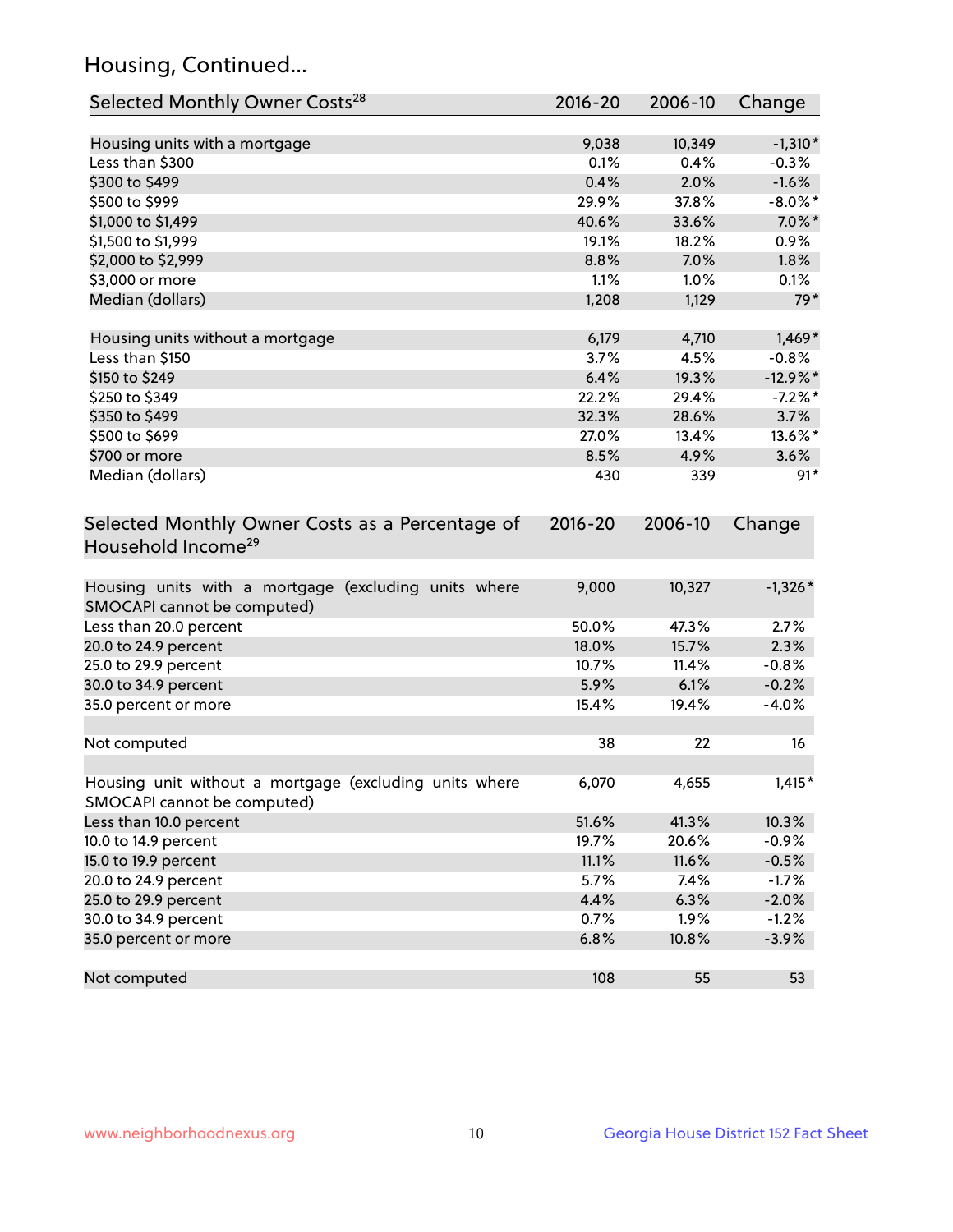### Housing, Continued...

| Gross Rent <sup>30</sup>                                     | 2016-20     | 2006-10     | Change   |
|--------------------------------------------------------------|-------------|-------------|----------|
|                                                              |             |             |          |
| Occupied units paying rent                                   | 5,183       | 4,431       | 753*     |
| Less than \$200                                              | 0.7%        | 3.3%        | $-2.6%$  |
| \$200 to \$499                                               | 10.0%       | 28.3%       | $-18.3%$ |
| \$500 to \$749                                               | 26.3%       | 34.5%       | $-8.2%$  |
| \$750 to \$999                                               | 35.7%       | 23.4%       | 12.3%    |
| \$1,000 to \$1,499                                           | 23.8%       | 10.0%       | 13.8%    |
| \$1,500 to \$1,999                                           | 1.7%        | 0.5%        | 1.2%     |
| \$2,000 or more                                              | 1.9%        | $0.0\%$     | $1.9\%$  |
| Median (dollars)                                             | 844         | 626         | $217*$   |
|                                                              |             |             |          |
| No rent paid                                                 | 435         | 629         | $-193$   |
|                                                              |             |             |          |
| Gross Rent as a Percentage of Household Income <sup>31</sup> | $2016 - 20$ | $2006 - 10$ | Change   |

| <u>Urbsschulden und die Genedige billiogschuld incomp</u>                      |          | <b>LVVV</b> 19 | 11111     |
|--------------------------------------------------------------------------------|----------|----------------|-----------|
|                                                                                |          |                |           |
| Occupied units paying rent (excluding units where GRAPI<br>cannot be computed) | 5,133    | 4,291          | 842       |
|                                                                                |          |                |           |
| Less than 15.0 percent                                                         | 23.6%    | 19.6%          | 4.0%      |
| 15.0 to 19.9 percent                                                           | 10.6%    | 18.1%          | $-7.5%$ * |
| 20.0 to 24.9 percent                                                           | $13.8\%$ | 10.1%          | 3.6%      |
| 25.0 to 29.9 percent                                                           | 6.9%     | 8.4%           | $-1.5%$   |
| 30.0 to 34.9 percent                                                           | 8.5%     | $8.0\%$        | $0.6\%$   |
| 35.0 percent or more                                                           | 36.6%    | 35.7%          | 0.9%      |
|                                                                                |          |                |           |
| Not computed                                                                   | 486      | 769            | $-283$    |

### Transportation

| Commuting to Work <sup>32</sup>           | 2016-20 | 2006-10 | Change     |
|-------------------------------------------|---------|---------|------------|
|                                           |         |         |            |
| Workers 16 years and over                 | 24,835  | 24,233  | 602        |
| Car, truck, or van - drove alone          | 84.1%   | 81.1%   | $3.0\%$ *  |
| Car, truck, or van - carpooled            | 9.9%    | 14.9%   | $-5.0\%$ * |
| Public transportation (excluding taxicab) | 0.1%    | 0.5%    | $-0.3%$    |
| Walked                                    | 0.7%    | 0.6%    | 0.1%       |
| Other means                               | 1.5%    | 0.5%    | 1.0%       |
| Worked at home                            | 3.6%    | 2.4%    | 1.2%       |
|                                           |         |         |            |
| Mean travel time to work (minutes)        | 24.2    | 21.9    | 2.3        |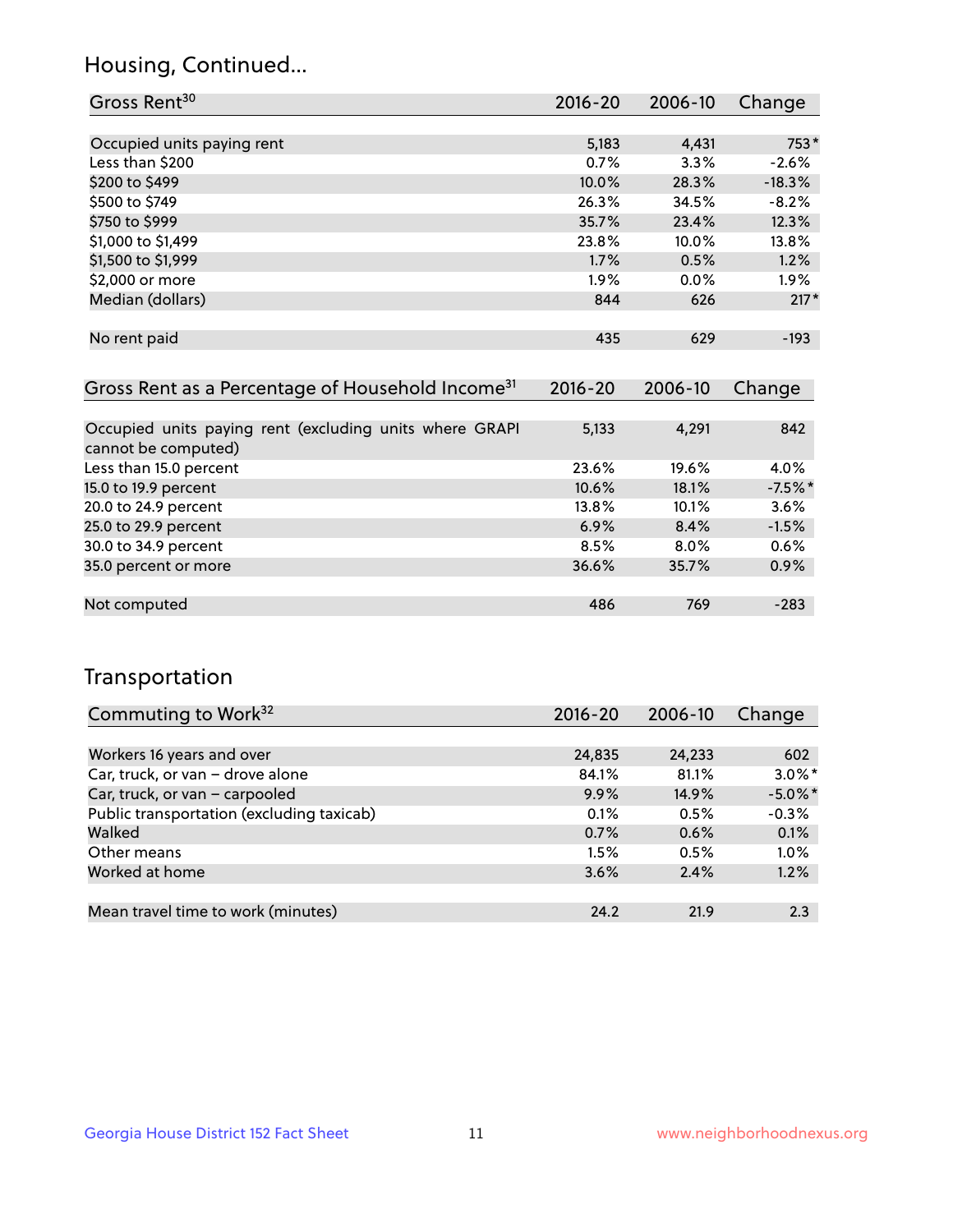## Transportation, Continued...

| Vehicles Available <sup>33</sup> | $2016 - 20$ | 2006-10 | Change  |
|----------------------------------|-------------|---------|---------|
|                                  |             |         |         |
| Occupied housing units           | 20,836      | 20,118  | 718     |
| No vehicles available            | 4.3%        | 4.6%    | $-0.2%$ |
| 1 vehicle available              | 26.7%       | 27.6%   | $-0.8%$ |
| 2 vehicles available             | 39.0%       | 38.5%   | 0.6%    |
| 3 or more vehicles available     | 29.9%       | 29.4%   | 0.5%    |

#### Health

| Health Insurance coverage <sup>34</sup>                 | 2016-20 |
|---------------------------------------------------------|---------|
|                                                         |         |
| Civilian Noninstitutionalized Population                | 55,030  |
| With health insurance coverage                          | 86.8%   |
| With private health insurance coverage                  | 65.1%   |
| With public health coverage                             | 34.4%   |
| No health insurance coverage                            | 13.2%   |
| Civilian Noninstitutionalized Population Under 19 years | 14,421  |
| No health insurance coverage                            | 5.0%    |
| Civilian Noninstitutionalized Population 19 to 64 years | 32,009  |
| In labor force:                                         | 24,499  |
| Employed:                                               | 23,150  |
| With health insurance coverage                          | 83.2%   |
| With private health insurance coverage                  | 80.8%   |
| With public coverage                                    | 5.4%    |
| No health insurance coverage                            | 16.8%   |
| Unemployed:                                             | 1,349   |
| With health insurance coverage                          | 44.8%   |
| With private health insurance coverage                  | 33.6%   |
| With public coverage                                    | 16.3%   |
| No health insurance coverage                            | 55.2%   |
| Not in labor force:                                     | 7,510   |
| With health insurance coverage                          | 75.2%   |
| With private health insurance coverage                  | 48.2%   |
| With public coverage                                    | 37.2%   |
| No health insurance coverage                            | 24.8%   |